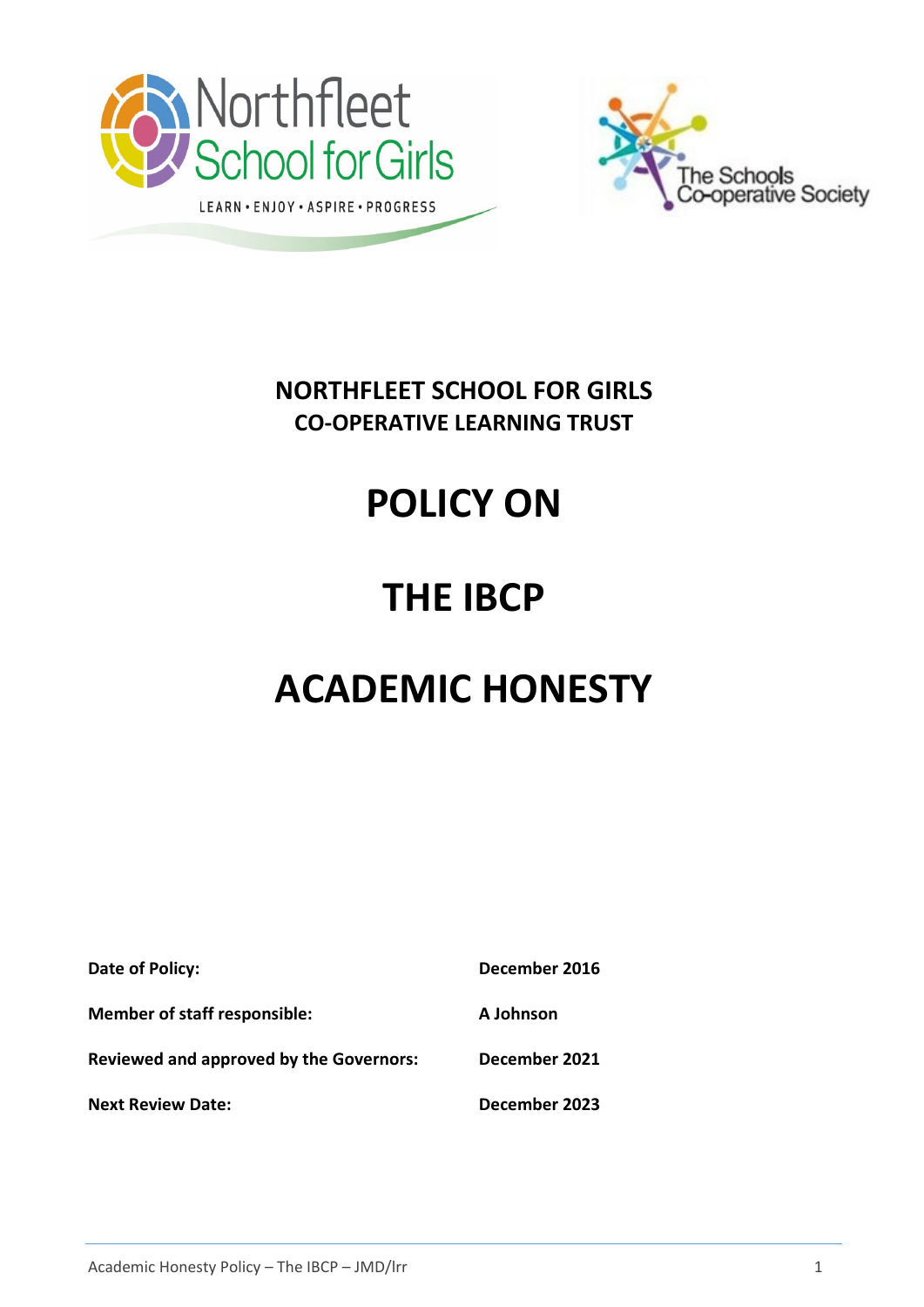# **IBO Mission Statement**

The International Baccalaureate Organisation aims to develop enquiring, knowledgeable and caring young people who help to create a better and more peaceful world through international understanding and respect.

To this end, the IBO works with schools, Government and international organisations to develop challenging programmes of international education and rigorous assessment.

These programmes encourage students across the world to become active, compassionate and lifelong learners who understand that other people, with their differences, can also be right.

#### **Philosophy**

Northfeet School for Girls, guided by the philosophy of the IB, places great value and importance on academic honesty. All is expected by all stakeholders at Northfleet, students, IB teachers, exam invigilators and parents. We are also guided by the attributes of the IB Learner Profile. "In teaching, learning and assessment, academic honesty serves to promote personal integrity and engenders respect for others and the integrity of their work. Upholding academic honesty also helps to ensure that all students have an equal opportunity to demonstrate the knowledge and skills they acquire during their studies."

At Northfleet School for Girls –

- All IBCP students understand what AH is its significance and meaning.
- All work produced by IB students is their own authentic work.
- All work is cited correctly and fully acknowledged.
- Students are fully aware of conduct during examinations. (Students have a tutorial prior to exam of what is expected of them during an examination.)
- This policy refers to all work set by the school and the IB including homework, coursework and exams.

#### **Academic Honesty in the Diploma Programme IBO**

The purpose of this policy is to:

- Provide good practice throughout the school and to develop a culture that encourages academic honesty.
- To help our students understand the principles of academic honesty and create a learning environment under which students produce original, authentic work.
- Ensure that students cite correctly and use appropriate methods when acknowledging ideas and work of others.
- Ensure that students are aware of all forms of malpractice and the consequences for these offences.
- To develop in our students' practices and conventions that will prepare them for future study in further and higher education institutions.

What would constitute a breach of academic honesty?

What is academic misconduct?

Academic honesty is acting with integrity in all school work by making sure all work completed is the pupils own and not copied from friends, books or the Internet. Academic misconduct is therefore defined as submitting work that has not solely been completed by that of the student.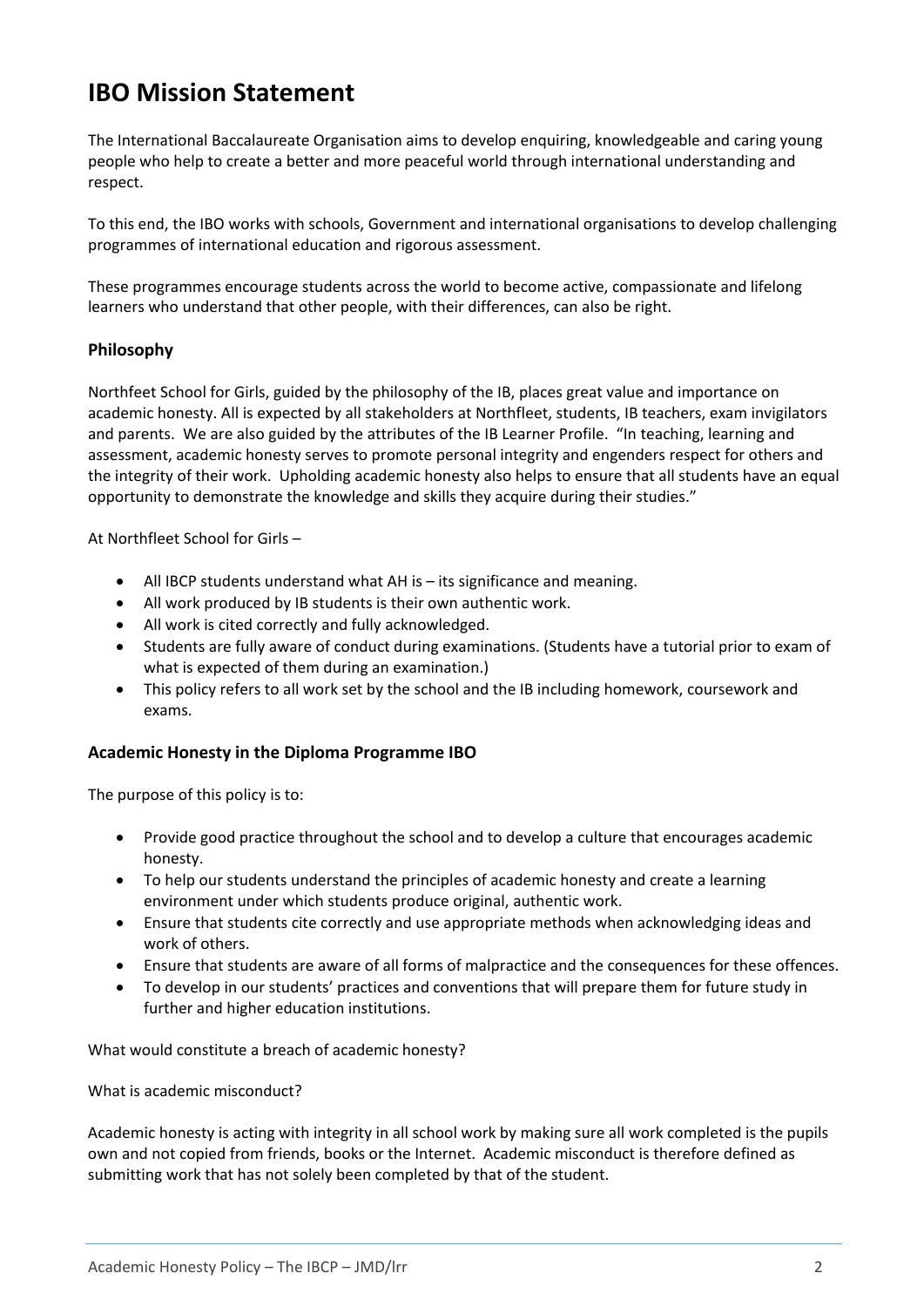All kinds of cheating are academically dishonest and they come under the following terms:

### • **Malpractice**

Gaining an unfair advantage in any class, homework assignment or examination. Examples of this could be unauthorised help from friends, parents etc., and the use of electronic aids during examination or any other items prohibited under the rules of the examining body.

### • **Collusion**

When a candidate knowingly allows their work to be copied/used by another student.

### • **Plagiarism**

The presenting of another's words and ideas as one's own without crediting the source. This can be from books, Internet. Magazine and TV.

There are also other forms of misconduct that you need to be aware of:

- Making up data.
- Misbehaving during an examination.
- Copying the work of another candidate.
- Not following the invigilator's instructions.
- Talking to another candidate.

### **Malpractice in School**

Consideration must also be given to the conduct of IB coordinator, teachers and exam invigilators. Unacceptable practice:-

- Unauthorised rescheduling of exams.
- Failure to keep examination material secure.
- Opening an exam paper before scheduled date/time.
- Providing a candidate with extra support without knowledge from IB.
- Leaving candidates unsupervised during an exam.
- Allowing extra time during an examination.
- Allowing extra time without formal authorisation from IB.

## **Roles and responsibilities**

## **Teachers/parents/students**

Students are responsible for the following:

- You are responsible for ensuring that all of your work submitted is entirely your own.
- You must ensure that where necessary you acknowledge your sources/ideas of others according to school guidelines.
- You will be expected to comply with all school internal deadlines.
- You need to be aware that teachers have the right to refuse work if they feel it is plagiarised and also if it fails.
- •

Teachers are responsible for the following:

• To be vigilant regarding student work – noting changing in style and work that could be produced by a more mature/experienced person.